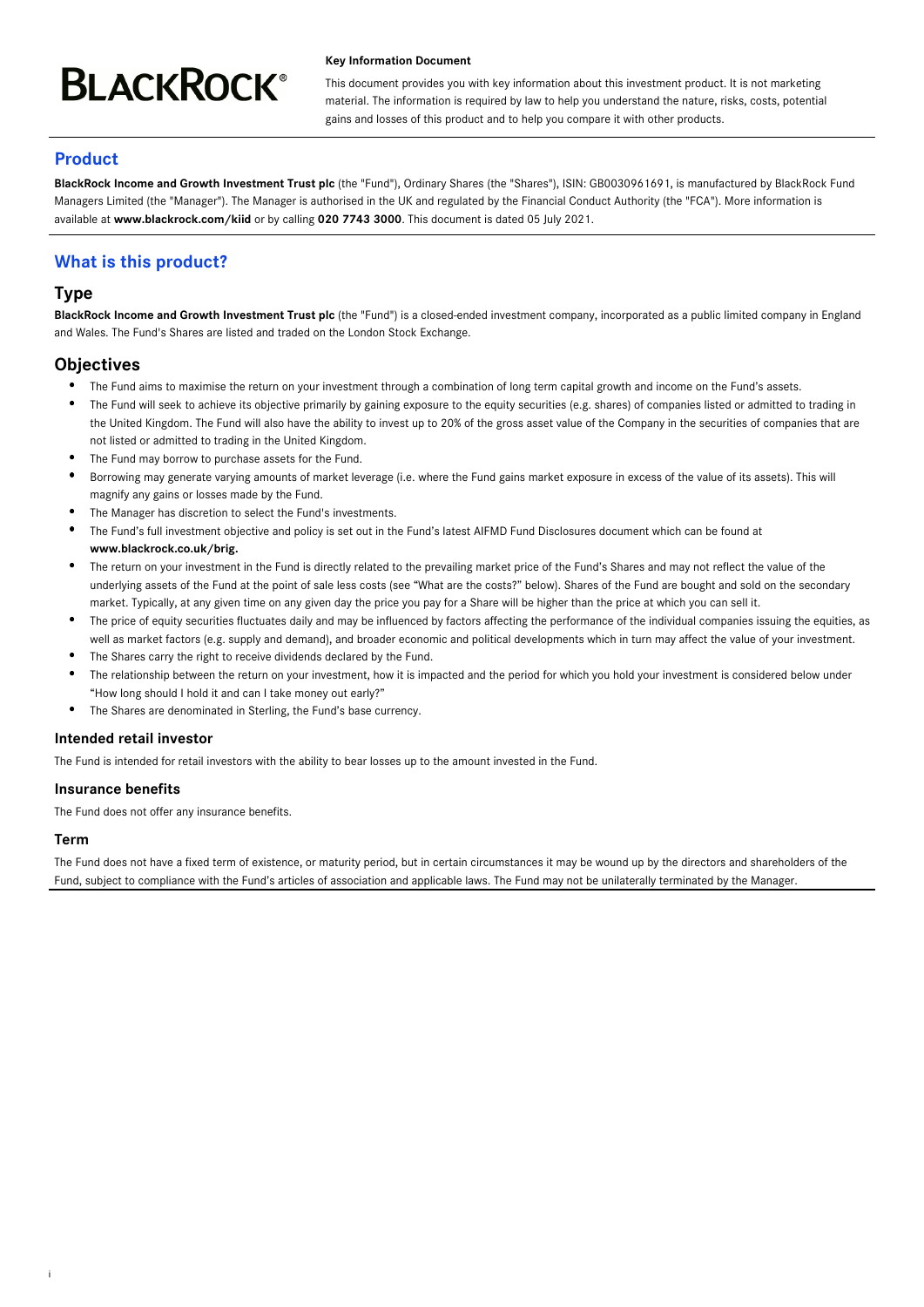## **What are the risks and what could I get in return?**

## **Risk Indicator**



- The summary risk indicator is a guide to the level of risk of this product compared to other products. It shows how likely it is that the product will lose money because of movements in the markets or because the Fund is not able to pay you.
- We have classified this product as 5 out of 7, which is a medium high risk class. This classification rates the potential losses from future performance at a medium high level, and poor market conditions could affect the value of your investment. This classification is not guaranteed and may change over time and may not be a reliable indication of the future risk profile of the Fund. The lowest category does not mean risk free.
- **Be aware of currency risk**. You may receive payments in a different currency to that of your country and therefore the final return you will get will depend on the exchange rate between the two currencies. This risk is not considered in the indicator shown above.
- The insolvency of certain institutions providing services such as safekeeping of assets or acting as counterparty to derivatives or other instruments, may expose the Fund to financial loss.
- This product does not include any protection from future market performance so you could lose some or all of your investment.
- If the Fund is not able to pay you what is owed, you could lose your entire investment.

## **Performance Scenarios**

#### **Investment GBP 10,000**

ii

| <b>Scenarios</b> |                                     | 1 year     | 3 years    | 5 years<br>(Recommended<br>holding period) |
|------------------|-------------------------------------|------------|------------|--------------------------------------------|
|                  |                                     | <b>GBP</b> | <b>GBP</b> | <b>GBP</b>                                 |
| <b>Stress</b>    | What you might get back after costs | 781        | 2.970      | 1,947                                      |
|                  | Average return each year            | -92.2%     | $-23.4%$   | $-16.1%$                                   |
| Unfavourable     | What you might get back after costs | 7,447      | 6,005      | 5,184                                      |
|                  | Average return each year            | $-25.5%$   | $-13.3%$   | -9.6%                                      |
| Moderate         | What you might get back after costs | 10.046     | 10.066     | 10,085                                     |
|                  | Average return each year            | 0.5%       | 0.2%       | 0.2%                                       |
| Favourable       | What you might get back after costs | 13,392     | 16,670     | 19,389                                     |
|                  | Average return each year            | 33.9%      | 22.2%      | 18.8%                                      |
|                  |                                     |            |            |                                            |

- This table shows the money you could get back over the next 5 years, under different scenarios, assuming that you invest GBP10,000.
- The scenarios shown illustrate how your investment could perform. You can compare them with the scenarios of other products.
- The scenarios presented are an estimate of future performance based on evidence from the past on how the value of this investment varies, and are not an exact indicator. What you get will vary depending on how the market performs and how long you keep the investment/product.
- The stress scenario shows what you might get back in extreme market circumstances, and it does not take into account the situation where the Fund is not able to pay you.
- The figures shown include all the costs of the product itself, but may not include all the costs that you pay to your broker, financial adviser or distributor. The figures do not take into account your personal tax situation, which may also affect how much you get back. The performance scenarios are based on share price total return with dividends reinvested.

## **What happens if BlackRock Fund Managers Limited is unable to pay out?**

The Manager is not obliged to pay out the Shares in the Fund. The Fund is a closed-ended investment company and, as such, shareholders in the Fund have no right to have their shares redeemed or repurchased by the Fund. The Fund is required to pay out any surplus assets to shareholders on a winding up of the Fund, provided the Fund has satisfied all of its liabilities. As a shareholder of the Fund you would not be able to make a claim to the Financial Services Compensation Scheme about the Fund in the event that the Fund is unable to pay out.